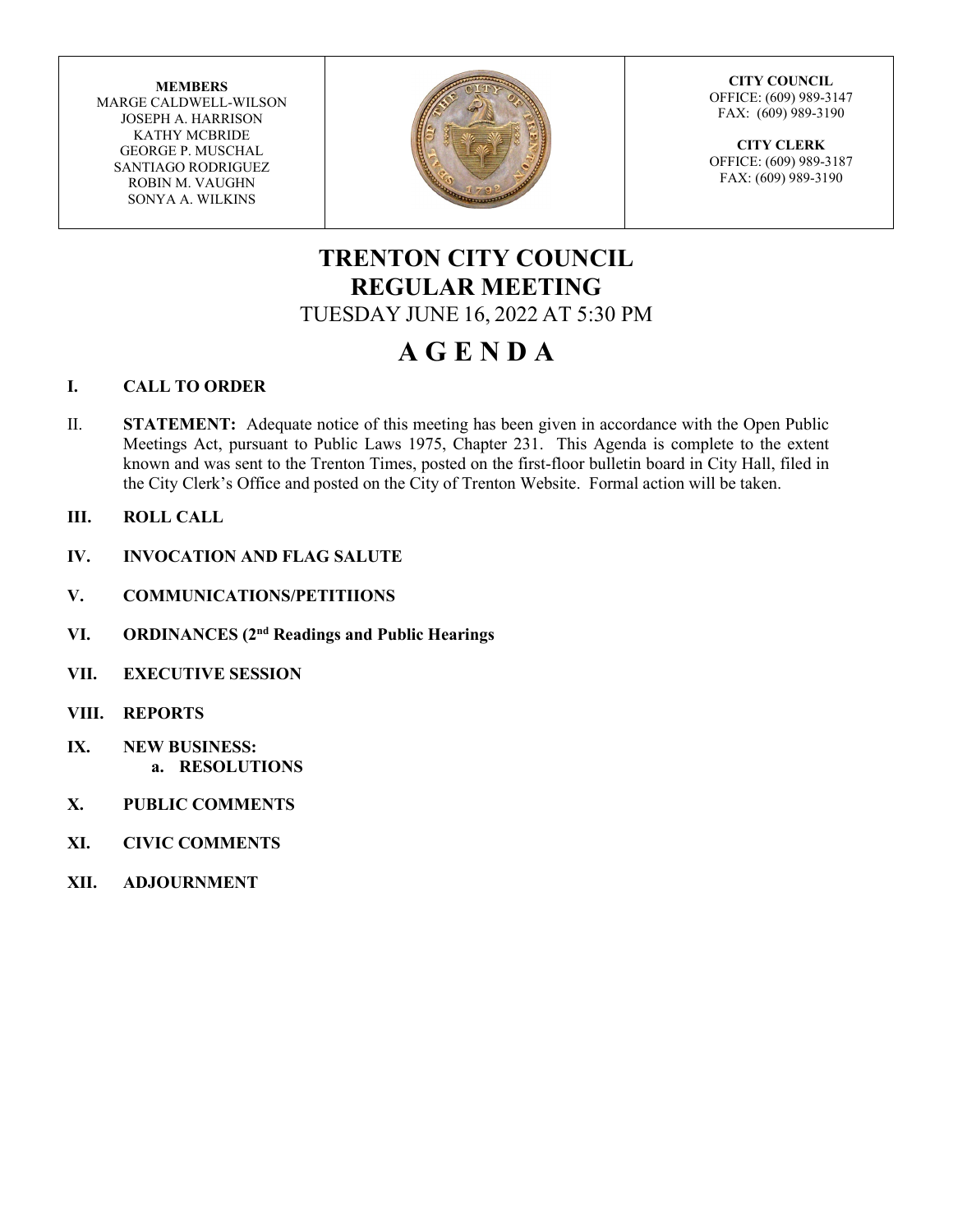The public will be able to participate in this meeting, by either dialing in to **609-453-2732** Conference ID 517211720# or accessing through the meeting link. You can also join the meeting from the City website by going to the City Council meetings and click on the link (https://www.trentonnj.org/476/meetings.) Please do not dial in or log on before 5:25 pm as you might get disconnected and be required to log or dial back in.

# Microsoft Teams meeting

**Join on your computer or mobile app [Click here to join the meeting](https://teams.microsoft.com/l/meetup-join/19%3ameeting_NGZhN2QyNzMtYTMzNi00OTdmLWI3MGYtNGMzODMwZjcyODA3%40thread.v2/0?context=%7b%22Tid%22%3a%22f86c5221-bbd6-4070-b193-55d36a0de932%22%2c%22Oid%22%3a%227c59c9df-f582-45f3-8376-f9e472ba4448%22%7d) Or call in (audio only)** [+1 609-453-2732,,517211720#](tel:+16094532732,,517211720#%20) United States, Atlantic City Phone Conference ID: 517 211 720# [Find a local](https://dialin.teams.microsoft.com/6a9cd2cf-c4a2-4489-b6ff-f770d7f1065d?id=517211720) number | [Reset PIN](https://mysettings.lync.com/pstnconferencing) [Learn More](https://aka.ms/JoinTeamsMeeting) | [Meeting options](https://teams.microsoft.com/meetingOptions/?organizerId=7c59c9df-f582-45f3-8376-f9e472ba4448&tenantId=f86c5221-bbd6-4070-b193-55d36a0de932&threadId=19_meeting_NGZhN2QyNzMtYTMzNi00OTdmLWI3MGYtNGMzODMwZjcyODA3@thread.v2&messageId=0&language=en-US)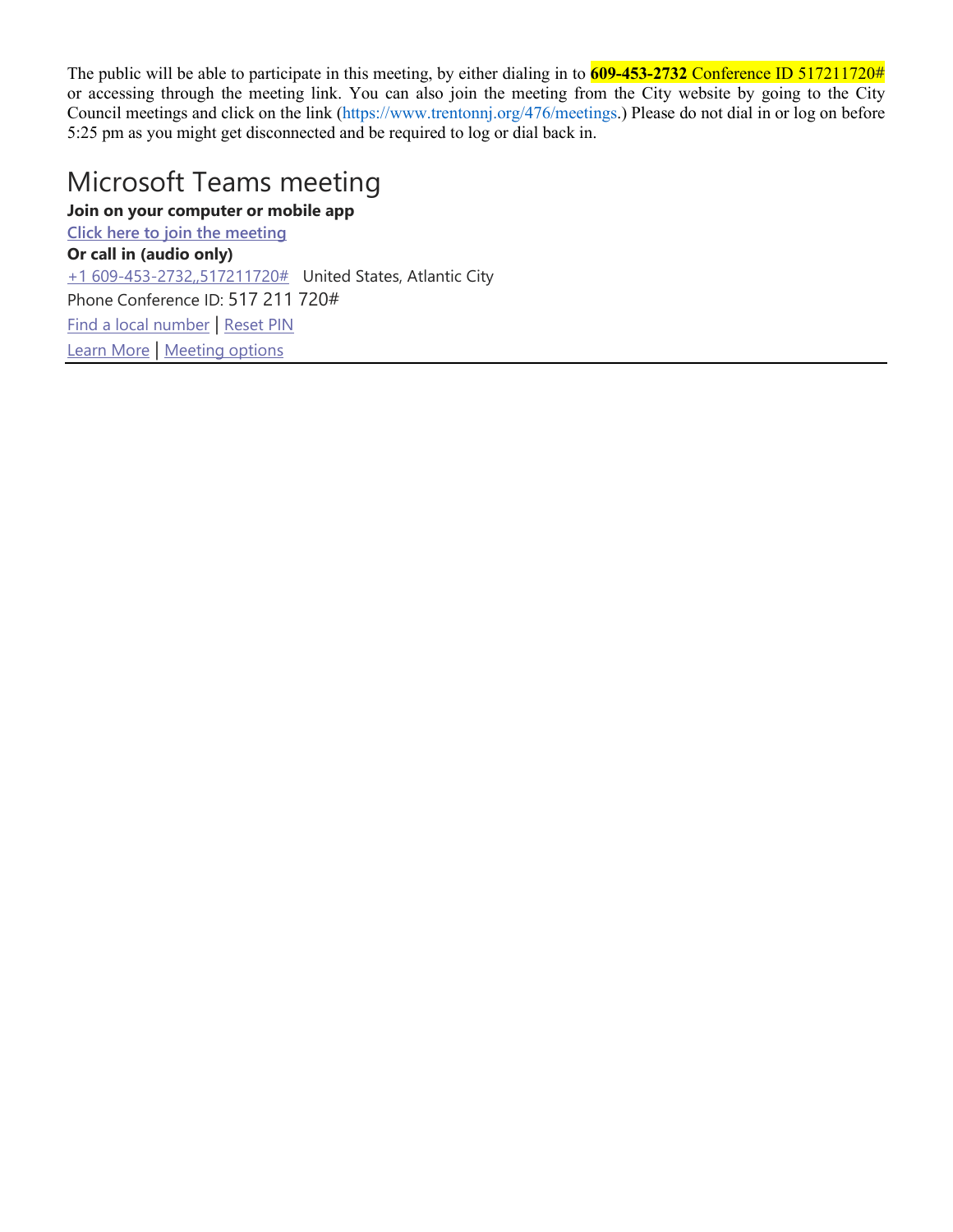### **DOCKET REGULAR MEETING THURSDAY JUNE 16,2022**

#### **1. MINUTES FOR APPROVAL**

None

#### **2. COMMUNICATIONS AND PETITIONS**

- la Civil Action Notice of Motion for Entry of Order Fixing the Amount, Time and Place for Redemption - Filed by Gary C. Zeitz, Esquire, Gary C. Zeitz, LLC, 1101 Laurel Oak Road, Suite 170, Voorhees, New Jersey- FIG NJI 9, LLC vs. Warren Street Urban Renewal Partners-III, LP., et. al.
- 1b Civil Action Compliant in Foreclosure Filed by Rebecca D. Boudwin, Esquire, Boudwin Ross Roy Leodori, PC, 10000 Midlantic Drive, Suite lOOE, Mt. Laurel, New Jersey DSHC Enterprises, LLC vs. Rollie Livingston, John Council; City of Trenton, PIB and State of New Jersey. Property Listed: 228 Highland Avenue, Trenton, New Jersey.
- le Tort Claim Notice for Property Damage Filed by Jose Guiracocha, 644 Adeline Street, Trenton, New Jersey -Against the City of Trenton.
- Id Tort Claim Notice for Personal Damages Jose Munoz (Deceased) Filed by Brandon J. Broderick, Esquire, 65 East Route 4, First Floor, River Edge, New Jersey- Against the City of Trenton.
- le Tort Claim Notice for Personal Damages on behalf of children Ma'Kym and Mar'Kyi (Deceased)- Filed by Charles M. Crocco, Esquire, Nelson, Fromer, Crocco & Jordan, 2300 Route 66, PO Box 279, Neptune, New Jersey -Against the City of Trenton.
- l f Tort Claim Notice for Personal Injury Filed by James T. Evans, 94 Douglas Street, Lambertville, New Jersey - Against the City of Trenton.
- 1g Tort Claim Notice for Personal Injury for Charlene Hutchinson Filed by Brandon J. Broderick, Esquire, 65 State Route 4 East, River Edge, New Jersey - Against the City of Trenton.
- lh Civil Action Foreclosure New Jersey Housing and Mortgage Finance Agency v Wanda F. Hamilton, et. al. - Filed by Sanford J. Becker, Esquire, Pluese, Becker & Saltzman, LLC, 20000 Horizon Way, Suite 900, Mount Laurel, New Jersey. Property Listed: 162 Humboldt Street, Trenton, New Jersey.
- 1I Civil Action Foreclosure JP Morgan Chase Bank, National Association v Lorraine D. Mahan, et. al.- Filed by McCalla, Raymer Leibert Pierce, Richard P. Haber, Esquire, Anthony J. Risalvato, Esquire, 485F US Highway! S, Building F, Suite 300, Iselin, New Jersey- Property Listed: 89 Hobart Avenue, Trenton, New Jersey
	- lj Remedial Action Protectiveness/Biennial Certification Form Soil, Former Pratico Site, 30 l North Clinton Avenue, Trenton, Mercer County, New Jersey

# **1. ORDINANCES - 2nd Reading and Public Hearing**

22-14 CAPITAL ORDINANCE APPROPRIATING \$2,000,000 FROM THE CAPITAL IMPROVEMENT FUND TO PAY FOR REPAVING OF STREETS IN THE CITY OF TRENTON, IN THE COUNTY OF MERCER, STATE OF NEW JERSEY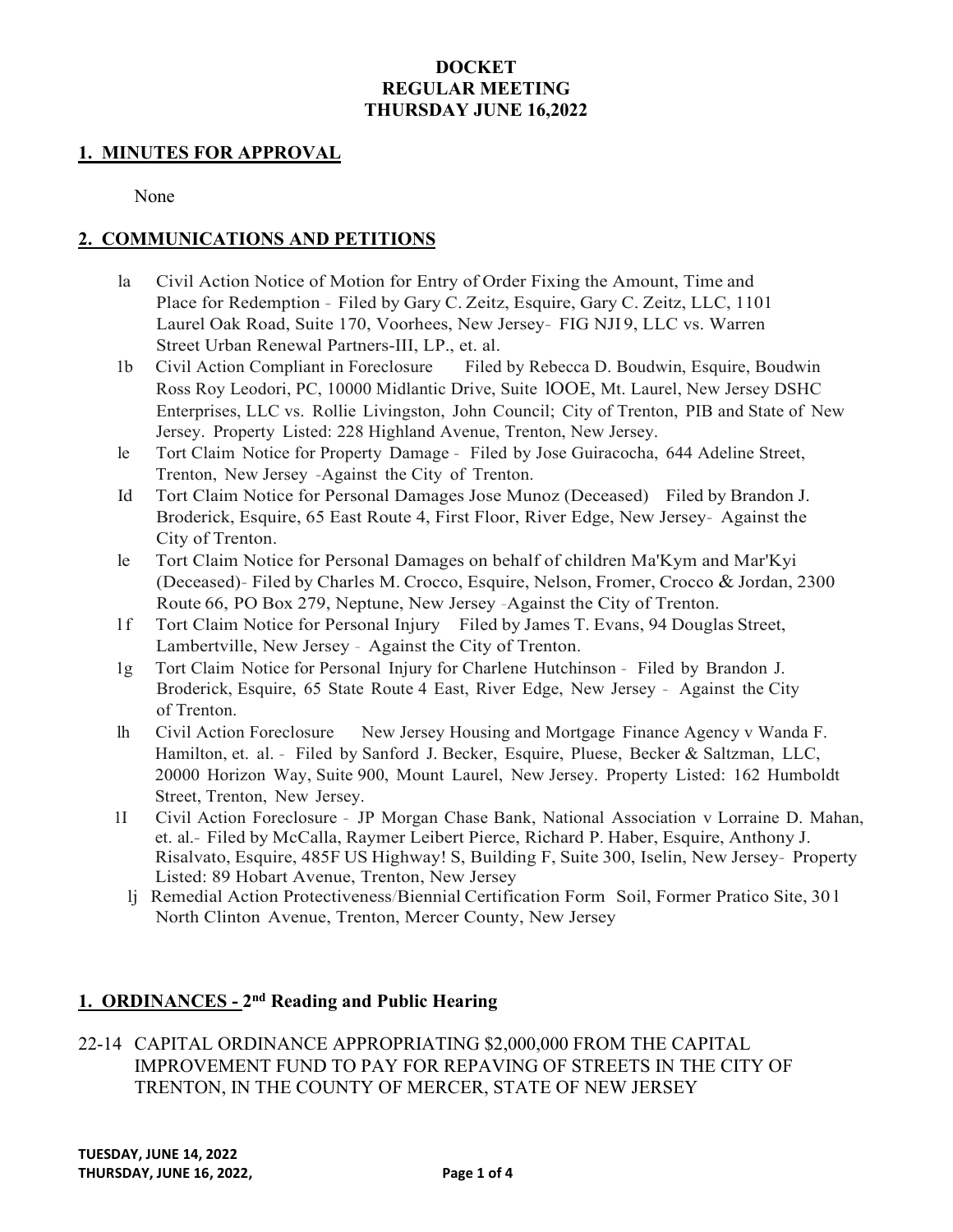- 22-15 ORDINANCE AUTHORIZING THE SALE OF CITY-OWNED PROPERTY IDENTIFIED ON THE CITY TAX MAP AS 437 MARTIN LUTHER KING JR. BLVD, BLOCK 6608, LOT 2, PURSUANT TO N.J.S.A. 40A:12-13(b)(5), TO TORRANCE GREENE FOR THE SUM OF \$8,800:
- 22-17 ORDINANCE AUTHORIZING THE SALE OF CITY-OWNED PROPERTY IDENTIFIED ON THE CITY TAX MAP AS 178 SHERMAN AVENUE, BLOCK 21601, LOT 70, PURSUANT TO N.J.S.A. 40A:12-13(b)(5), TO JOHANDER A. RODRIGUEZ FOR THE SUM OF \$5,300
- 22-19 AN ORDINANCE CREATING THE CONFIDENTIAL POSITION OF CLINICAL PSYCHOLOGIST IN THE DEPARTMENT OF HEALTH AND HUMAN SERVICES' NEWLY ESTABLISHED MENTAL HEALTH AND WELLNESS PROGRAM IN THE DIRECTOR'S OFFICE; SETTING FORTH CERTAIN REGULATIONS FOR THE IMPLEMENTATION OF THE SAME
- 22-20 ORDINANCE AMENDING ORDINANCE 19-37 ENTITLED "AN ORDINANCE CREATING SEASONAL POSITIONS, FIXING THE SALARY RANGE, THEREFORE, AND SETTING FORTH CERTAIN REGULATIONS FOR THE IMPLENTATION OF THE SAME"

# **2. EXECUTIVE SESSION**

Litigations

- 1. Zehava Realty LLC, et al v CITY OF TRENTON, et al MER-L-2715.21
- 2. Fig Series Holdings, LLC, et al v CITY OF TRENTON, et al MER-L-5580-21
- 3. Five NJ Urban renewal, LLC, et al v CITY OF TRENTON, et al MER-L-2716-21

## **3. REPORTS**

American Legion Mitchell A Davis Post #182 2022-2023 pull tab license renewal

Redevelopment Presentation: CIG Partners Limited - Rudolph A Palombi Esq: Wilentz, Goldman, Spitzer- John Hoffman

## **CONSENT AGENDA**

- 22-242 RESOLUTION ACCEPTING A BID AND AWARDING A CONTRACT TO VERIZON, INC FOR NON-VOICE OVER INTERNET PROTOCOL TELEPHONE SERVICE THROUGH CENTREX LIKE SERVICE FOR A PERIOD OF ONE (1) YEAR FROM SEPTEMBER 10, 2022, TO SEPTEMBER 9, 2023, IN AN AMOUNT NOT TO EXCEED \$258,000 BID 2022-30
- 22-244 RESOLUTION AUTHORIZING A CONTRACT EXTENSION TO W.B. MASON COMPANY, INCORPORATED FOR THE FURNISH AND DELIVERY OF OFFICE SUPPLIES F.O.B. AND RECYCLED COPY PAPER FOR VARIOUS DEPARTMENTS AND DIVISIONS IN THE CITY OF TRENTON FOR AN ADDITIONAL ONE (1) YEAR FROM JUNE 16, 2022, TO JUNE 15, 2023, AWARDED THROUGH NEW JERSEY STATE CONTRACT T-0020 88839 IN THE AMOUNT NOT TO EXCEED \$330,220.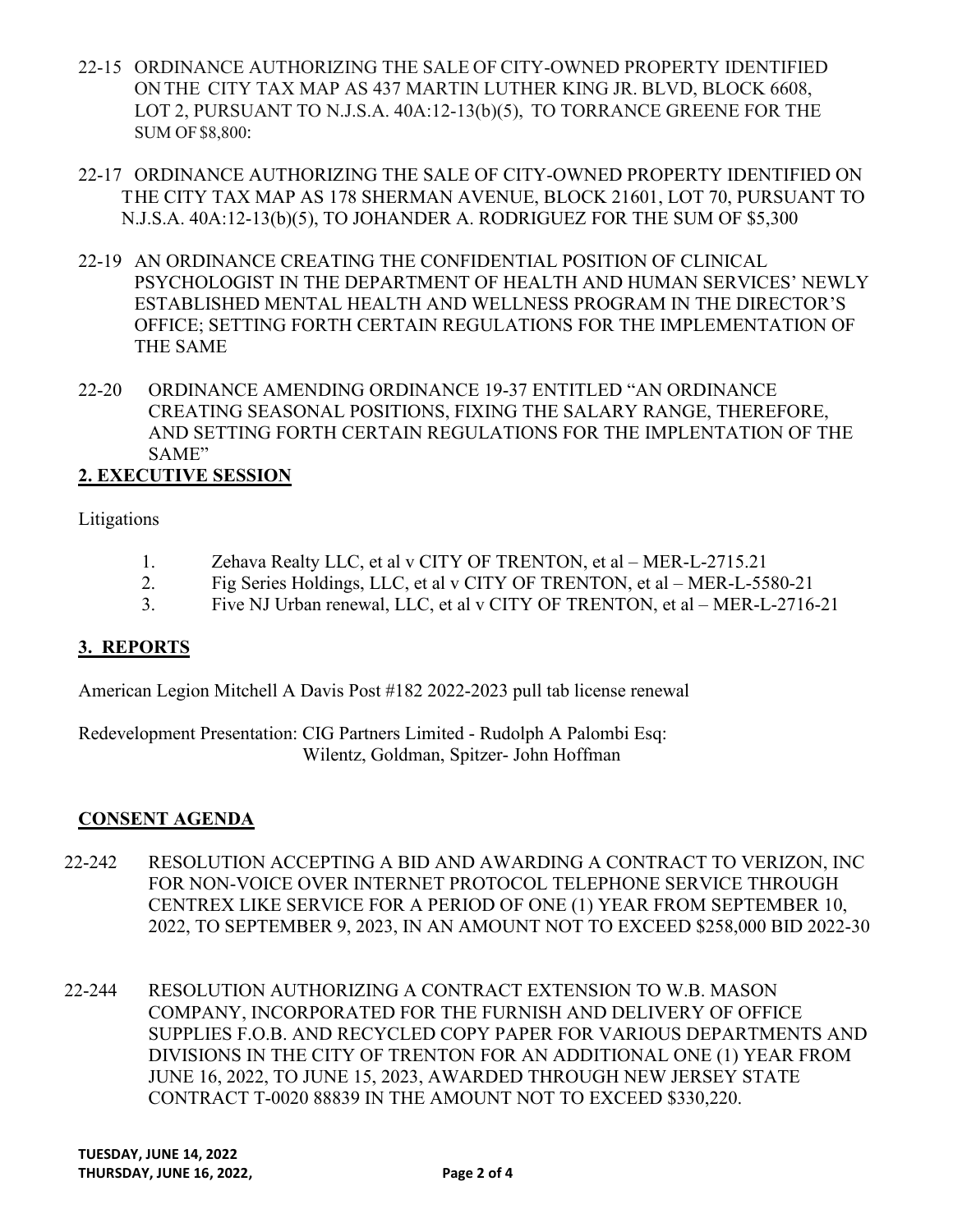- 22-247 RESOLUTION AUTHORIZING A CONTRACT TO GALLS, LLC FOR PROPRIETARY PURCHASE OF UNIFORMS, CLEANING AND REPAIR SERVICES ON AN AS NEEDED BASIS FOR THE DEPARTMENT OF FIRE AND EMERGENCY SERVICES AWARDED THROUGH NEW JERSEY STATE CONTRACT NUMBER T-0046 20-FOOD-00904 IN AN AMOUNT NOT TO EXCEED \$65,000 FROM JUNE 3, 2022, TO DECEMBER 31, 2022
- 22-248 RESOLUTION AUTHORIZING A CONTRACT TO INTERLINE DBA SUPPLY WORKS FOR THE PUCHASE OF PROPRIETARY JANITORIAL SUPPLIES ON AN AS NEEDED BASIS FOR ALL FIRE STATIONS FROM JUNE 3, 2022, TO DECEMBER 31, 2022, AWARDED THROUGH EDUCATIONAL SERVICES COMMISSION OF NEW JERSEY #ESCNJ 21/22/-18 IN AN AMOUNT NOT TO EXCEED \$55,076.88
- 22-249 RESOLUTION AUTHORIZING A CONTRACT TO SERVICE TIRE TRUCK CENTER, INC. FOR THE FURNISH AND DELIVERY OF REPETITIVE PROPIERTARY TIRES, PARTS, AND MATERIALS ON AN AS NEEDED BASIS FOR MULTIPLE APPARATUS AND VEHICLES THROUGHOUT VARIOUS FIRE STATIONS AWARDED THROUGH NEW JERSEY STATE CONTRACT NUMBER M80000 20- FLEET-00948 FROM JUNE 3, 2022, TO DECEMBER 31, 2022, IN AN AMOUNT NOT TO EXCEED \$49,989.35
- 22-250 RESOLUTION AWARDING A CONTRACT THROUGH A FAIR AND OPEN PROCESS IN ACCORDANCE WITH N.J.S.A. 19:44 A-20.4 ET SEQ TO RECOVERY ADVOCATES OF AMERICA TO PROVIDE OPIOID AND OVERDOSE MAPPING RESPONSE TEAM SERVICES FOR A PERIOD OF ONE (1) YEAR FROM MAY 2, 2022, TO MAY 5, 2023, IN AN AMOUNT NOT TO EXCEED \$204,649.12 – RFP# 2022-04
- 22-251 RESOLUTION EXERCISING THE OPTION TO EXTEND THE CONTRACT TO AXON ENTERPRISE, INC., FOR THE PURCHASE OF ANNUAL MAINTENANCE FOR BODY WORN CAMERAS AND INVESTIGATIVE PORTAL TO BE UTILIZED BY THE CRIMINAL INVESTIGATION BUREAU AWARDED THROUGH NEW JERSEY STATE CONTRACT NO. #T-0106 17-FLEET – 00738 FOR AN ADDITIONAL ONE (1) YEAR FROM JUNE 17, 2022 TO MAY 14, 2023 IN AN AMOUNT NOT TO EXCEED \$244,020. PER YEAR
- 22-252 RESOLUTION AUTHORIZING A CONTRACT TO LAWMEN SUPPLY COMPANY OF NEW JERSEY FOR THE PURCHASE OF AMMUNITION FOR RANGE QUALIFICATIONS FOR POLICE OFFICERS AWARDED THROUGH NEW JERSEY STATE CONTRACT NO. 17-FLEET-00740 IN AN AMOUNT NOT TO EXCEED \$70,000
- 22-256 RESOLUTION REJECTING PROPOSALS RECEIVED FOR DESIGN, BIDDING AND CONSTRUCTION PHASE ENGINEERING SERVICES FOR PHASE 1 FOR THE INSTALLATION OF STORAGE TANKS LOCATED AT 942 PROSPECT STREET FOR THE CITY OF TRENTON; THE CONTRACTING UNIT WANTS TO SUBSTANTIALLY REVISE THE SCOPE OF SERVICES CC2021-04
- 22-557 RESOLUTION REJECTING PROPOSALS RECEIVED FOR DESIGN, BIDDING AND CONSTRUCTION PHASE ENGINEERING SERVICES FOR MAJOR UPGRADE TO THE CENTRAL PUMPING STATION; THE CONTRACTING UNIT WANTS TO SUBSTANTIALLY REVISE THE SCOPE OF SERVICES RFP 2021-36